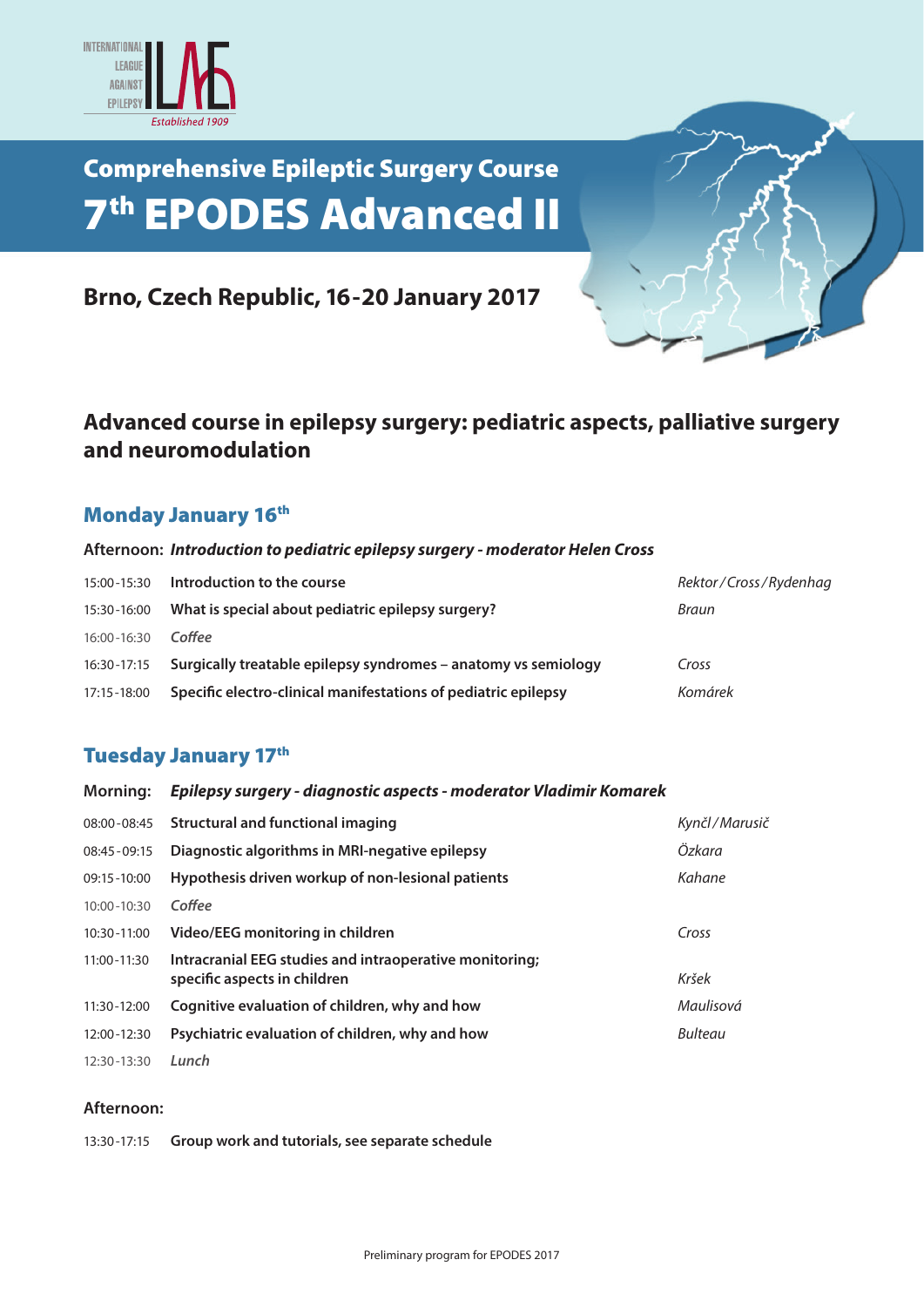

# Comprehensive Epileptic Surgery Course **7th EPODES Advanced II**



## Wednesday January 18<sup>th</sup>

| Morning:        | Pediatric epilepsy surgery - moderator Pavel Kršek                                                                            |                   |
|-----------------|-------------------------------------------------------------------------------------------------------------------------------|-------------------|
| 08:00 - 08:45   | The role of surgery in epileptic encephalopathy                                                                               | Cross             |
| 08:45 - 09:15   | Specific surgical procedures in children                                                                                      | Rydenhag          |
| $09:15 - 10:15$ | Consequences of large resections in children:<br>Possibilities and limitations of brain plasticity<br><b>Surgical aspects</b> | Kršek<br>Rydenhag |
| $10:15 - 10:45$ | Coffee                                                                                                                        |                   |
| $10:45 - 11:15$ | Complications of epilepsy surgery and invasive evaluation in children.<br>How to counsel.                                     | Tichý             |
| $11:15 - 12:00$ | Special considerations in cortical dysplasia including classification                                                         | Cross             |
| 12:00-13:30     | Lunch                                                                                                                         |                   |

#### **Afternoon:**

13:30-17:15 **Group work and tutorials, see separate schedule**

## Thursday January 19th

| <b>Morning:</b> | Palliative surgery and neuromodulation when curative resective epilepsy surgery<br>is not an option - moderator Milan Brázdil |                     |  |
|-----------------|-------------------------------------------------------------------------------------------------------------------------------|---------------------|--|
| 08:00 - 08:45   | When to stop in pediatric epilepsy surgery?                                                                                   | Braun               |  |
| 08:45 - 09:45   | Non-resective surgical procedures, when and for which patients?<br>Indications.<br>Callosotomy, hypothalamic hamartoma        | Brázdil<br>Rydenhag |  |
| $09:45 - 10:15$ | Coffee                                                                                                                        |                     |  |
| 10:15 - 10:45   | <b>Vagal Nerve Stimulation</b>                                                                                                | <b>Brázdil</b>      |  |
| 10:45 - 11:30   | Deep brain stimulation (DBS) and other neurostimulation techniques                                                            | Rektor              |  |
| 11:30-13:00     | Lunch                                                                                                                         |                     |  |

#### **Afternoon:**

| 13:00-15:00   | <b>Brno city tour</b>                           |
|---------------|-------------------------------------------------|
| 15:15 - 16:30 | Group work and tutorials, see separate schedule |